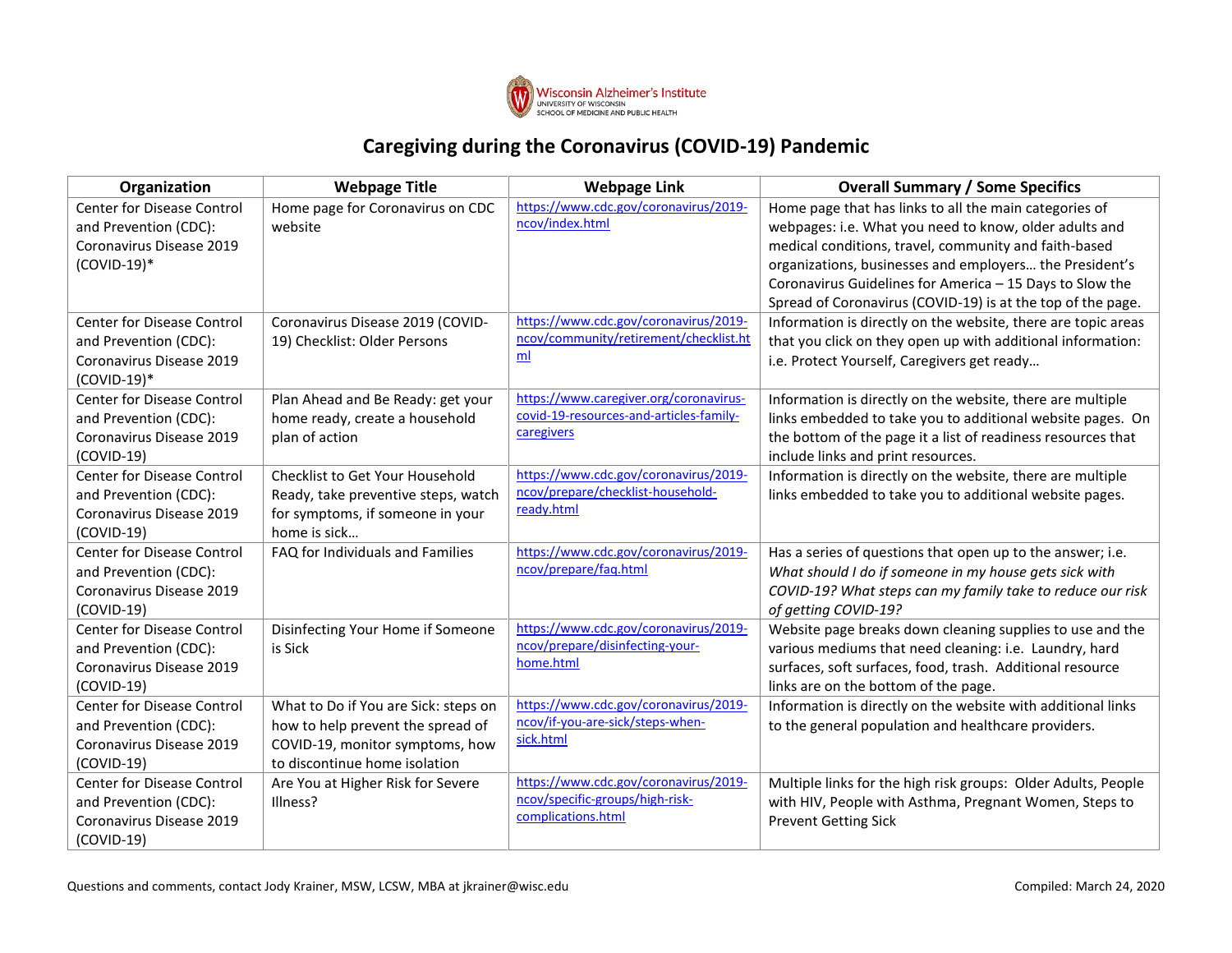| <b>Center for Disease Control</b> | Older Adults: what you can do,       | https://www.cdc.gov/coronavirus/2019-   | Website page is laid out well with information; also has           |                                                                 |
|-----------------------------------|--------------------------------------|-----------------------------------------|--------------------------------------------------------------------|-----------------------------------------------------------------|
| and Prevention (CDC):             | stress and coping (things you can    | ncov/specific-groups/high-risk-         |                                                                    | multiple links to additional relevant information and a list of |
| Coronavirus Disease 2019          | do to support yourself), older adult | complications/older-adults.html         | resources on the bottom of the page.                               |                                                                 |
| (COVID-19)                        | death rate for COVID-19              |                                         |                                                                    |                                                                 |
| Center for Disease Control        | Clean and Disinfect: background,     | https://www.cdc.gov/coronavirus/2019-   | Website page is laid out well with information; also has           |                                                                 |
| and Prevention (CDC):             | purpose, general recommendations     | ncov/prepare/cleaning-                  |                                                                    | multiple links to additional relevant information and a list of |
| Coronavirus Disease 2019          | and how to clean and disinfect       | disinfection.html?CDC AA refVal=https   | resources on the bottom of the page.                               |                                                                 |
| $(COVID-19)$                      |                                      | %3A%2F%2Fwww.cdc.gov%2Fcoronaviru       |                                                                    |                                                                 |
|                                   |                                      | s%2F2019-                               |                                                                    |                                                                 |
|                                   |                                      | ncov%2Fcommunity%2Fhome%2Fcleani        |                                                                    |                                                                 |
|                                   |                                      | ng-disinfection.html                    |                                                                    |                                                                 |
| Alzheimer's & Dementia            | Coronavirus Information for          | https://www.alzwisc.org/coronavirus-    | Has general ADAW Caregiver tips and links. A section on            |                                                                 |
| Alliance of Wisconsin*            | Alzheimer's Caregivers (BLOG)        | information-for-alzheimers-caregivers/  |                                                                    | more home engagement opportunities. A section with their        |
|                                   |                                      |                                         | staff listing and how to reach them.                               |                                                                 |
| Alzheimer's & Dementia            | Caregiver Resources & Tips in        | https://www.alzwisc.org/caregiver-      | Has a list of COVID-19 Resources that include:                     |                                                                 |
| Alliance of Wisconsin*            | Handling COVID-19 (BLOG)             | resources-tips-in-handling-covid-19/    | CDC<br>$\bullet$                                                   |                                                                 |
|                                   |                                      |                                         | Wisconsin Department of Health Services<br>$\bullet$               |                                                                 |
|                                   |                                      |                                         | Alzheimer's Foundation of America (AFA)<br>$\bullet$               |                                                                 |
|                                   |                                      |                                         | Caregiving in a time of Coronavirus<br>$\bullet$                   |                                                                 |
|                                   |                                      |                                         | A list of On-line Caregiver Support Groups<br>$\bullet$            |                                                                 |
|                                   |                                      |                                         |                                                                    | Recommended Home-Base Activities for Caregiver and              |
|                                   |                                      |                                         | Person with Dementia                                               |                                                                 |
|                                   |                                      |                                         | Their staff list and how to reach them<br>$\bullet$                |                                                                 |
| Alzheimer's Association*          | Coronavirus (COVID-19): Tips for     | https://alz.org/help-                   | Has 3 main sections:                                               |                                                                 |
|                                   | Dementia Caregivers                  | support/caregiving/coronavirus-(covid-  | Tips for dementia caregivers at home<br>$\bullet$                  |                                                                 |
|                                   |                                      | 19)-tips-for-dementia-care              | Tips for caregivers of individuals in assisted living<br>$\bullet$ |                                                                 |
|                                   |                                      |                                         |                                                                    |                                                                 |
|                                   |                                      |                                         | Staying health<br>$\bullet$                                        |                                                                 |
| Alzheimer's Association*          | Caregiving (webpages are in English  | https://alz.org/help-support/caregiving | This Caregiving page they have a Live Chat feature                 |                                                                 |
|                                   | or Spanish)                          |                                         | Links and sections include:                                        |                                                                 |
|                                   |                                      |                                         | Coronavirus: Tips for<br>$\bullet$                                 | Find Your Local Chapter<br>$\bullet$                            |
|                                   |                                      |                                         | Caregivers                                                         | Support Group /<br>$\bullet$                                    |
|                                   |                                      |                                         | Join Our Community<br>$\bullet$                                    | Message Boards /                                                |
|                                   |                                      |                                         | Wandering<br>$\bullet$                                             | Online community                                                |
|                                   |                                      |                                         | <b>Early-Stage Caregiving</b><br>$\bullet$                         | <b>Activities</b><br>$\bullet$                                  |
|                                   |                                      |                                         | Late-Stage Caregiving<br>$\bullet$                                 | Communication and<br>$\bullet$                                  |
|                                   |                                      |                                         | Middle-Stage Caregiving<br>$\bullet$                               | Alzheimer's                                                     |
|                                   |                                      |                                         | <b>Stages and Behaviors</b><br>$\bullet$                           | Daily Care Plan<br>$\bullet$                                    |
|                                   |                                      |                                         | <b>Care Training Resources</b><br>$\bullet$                        | Safety<br>$\bullet$                                             |
|                                   |                                      |                                         | Caregiver Health<br>$\bullet$                                      | In-Home Care<br>$\bullet$                                       |
|                                   |                                      |                                         | Planning ahead for Legal                                           | <b>Planning for Care Costs</b><br>$\bullet$                     |
|                                   |                                      |                                         | <b>Matters</b>                                                     | <b>Residential Care</b>                                         |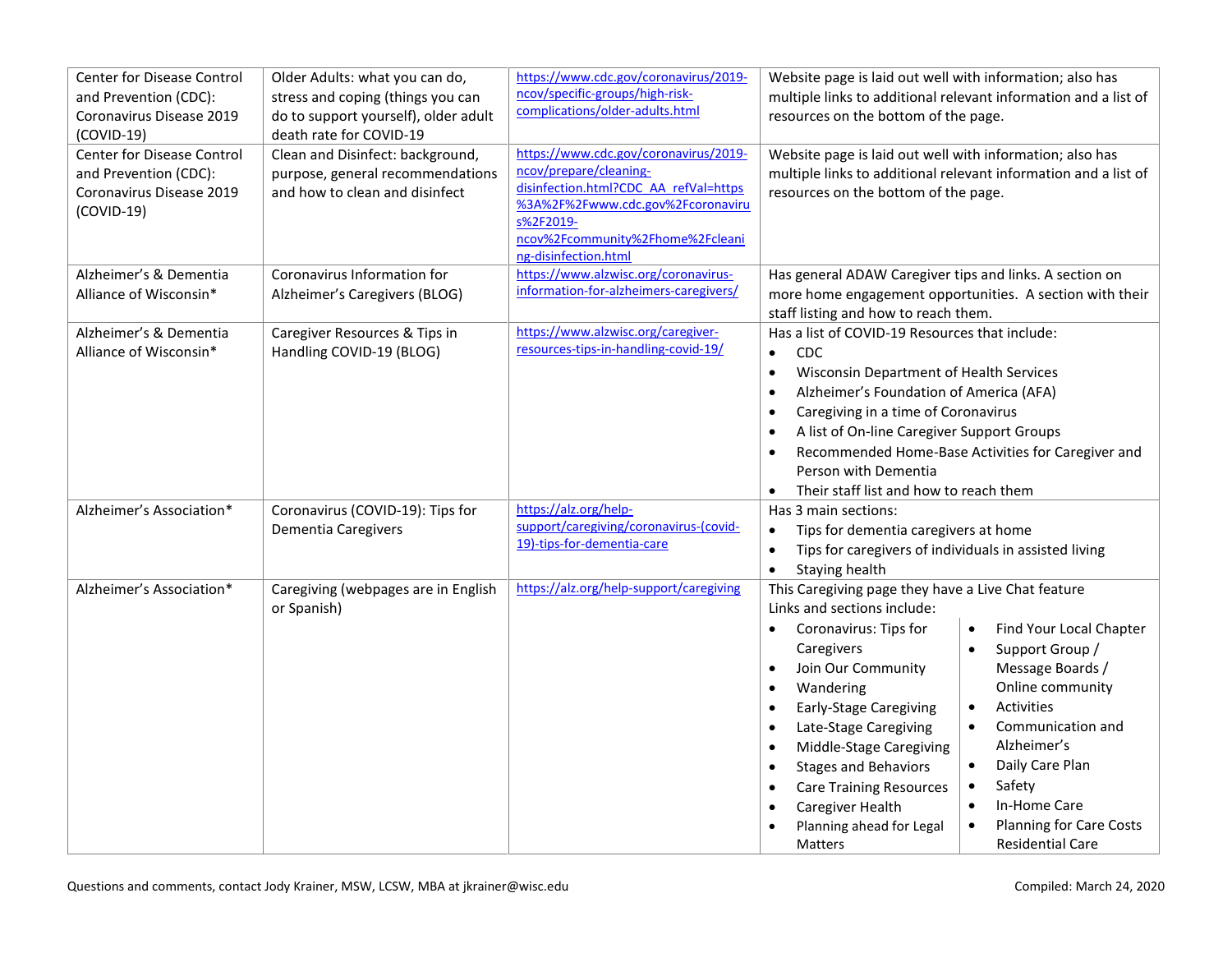| Alzheimer's Association                                                                                                                  | 50 Activities                                                                                                                                                                                | https://www.alz.org/help-<br>support/resources/kids-teens/50-<br>activities                                                | Webpages breakdown activities into 5 major categories:<br>Outdoor activities<br>Indoor activities<br>$\bullet$<br><b>Personal activities</b><br>$\bullet$<br>Kitchen activities<br>$\bullet$<br>Family traditions<br>$\bullet$                                                                                                                                                                                              |
|------------------------------------------------------------------------------------------------------------------------------------------|----------------------------------------------------------------------------------------------------------------------------------------------------------------------------------------------|----------------------------------------------------------------------------------------------------------------------------|-----------------------------------------------------------------------------------------------------------------------------------------------------------------------------------------------------------------------------------------------------------------------------------------------------------------------------------------------------------------------------------------------------------------------------|
| Alzheimer's Association*                                                                                                                 | Wandering                                                                                                                                                                                    | https://www.alz.org/help-<br>support/caregiving/stages-<br>behaviors/wandering                                             | Webpage sections:<br>Who is at risk of wandering?<br>Tips to prevent wandering<br>Make a plan                                                                                                                                                                                                                                                                                                                               |
| Wisconsin Department of<br><b>Health Services</b>                                                                                        | Resources for Dementia and Family<br>Caregiving; the website has<br>numerous resource listings/links<br>that are standard for their site (not<br>specifically set up due to the<br>COVID-19) | https://www.dhs.wisconsin.gov/dementi<br>a/dementiaresources.htm                                                           | Links include (not all listed below):<br>Alzheimer's Association Wisconsin Chapters<br>$\bullet$<br>Alzheimer's and Dementia Alliance of WI<br>$\bullet$<br><b>ADEAR</b><br>$\bullet$<br>Alzheimer's Foundation of America<br>$\bullet$<br>Aging and Disability Resource Centers<br>$\bullet$<br><b>AARP Caregiving Resource Center</b><br>$\bullet$                                                                        |
| Alzheimer's Foundation of<br>America (AFA)*                                                                                              | Coronavirus Prevention Tips for<br>Alzheimer's Family Caregivers from<br>the Alzheimer's Foundation of<br>America (AFA)                                                                      | https://alzfdn.org/coronavirus-<br>prevention-tips-alzheimers-family-<br>caregivers-alzheimers-foundation-<br>america-afa/ | Has tips and ideas; plus you contact a social worker through<br>a national toll-free helpline, email link, and chat feature.                                                                                                                                                                                                                                                                                                |
| "This article is made<br>available through The<br><b>Activity Director's Office:</b><br>http://www.theactivitydirec<br>torsoffice.com" * | Activity Ideas for<br>Alzheimer's/Dementia Residents<br>(handout)                                                                                                                            | file:///D:/Major%20Publications/Activity<br>%20Ideas%20for%20Someone%20Living<br>%20with%20Dementia.pdf                    | This is a pdf.<br>A very comprehensive list of ideas.                                                                                                                                                                                                                                                                                                                                                                       |
| Family Caregiver Alliance®                                                                                                               | General information and various<br>links to other organizations (see last<br>column)                                                                                                         | https://www.caregiver.org/coronavirus-<br>covid-19-resources-and-articles-family-<br>caregivers                            | Has a printer-friendly version for the page.<br>Has links to:<br>CDC's numerous webpages<br>$\bullet$<br>John A. Hartford Foundation<br>$\bullet$<br>AARP<br>$\bullet$<br>Self-Care (caregivers)                                                                                                                                                                                                                            |
| Family Caregiver Alliance®                                                                                                               | Taking Care of You: Self-Care for<br>Family Caregivers. This is there<br>standard (pre-COVID-19) webpage.                                                                                    | https://www.caregiver.org/Taking-care-<br>you-self-care-family-caregivers                                                  | Has a printer-friendly version for the page.<br>Topics include: First, Care for Yourself, Effects of Caregiving<br>on Health and Well-being, Taking Responsibility for Your<br>Own Care, Identifying Personal Barriers, Moving Forward,<br>Tool #1: Reducing Personal Stress, Tool #2: Setting Goals,<br>Tool #3: Seeking Solutions, Tool #4: Communicating<br>Constructively, Tool #5: Asking for and Accepting Help, Tool |